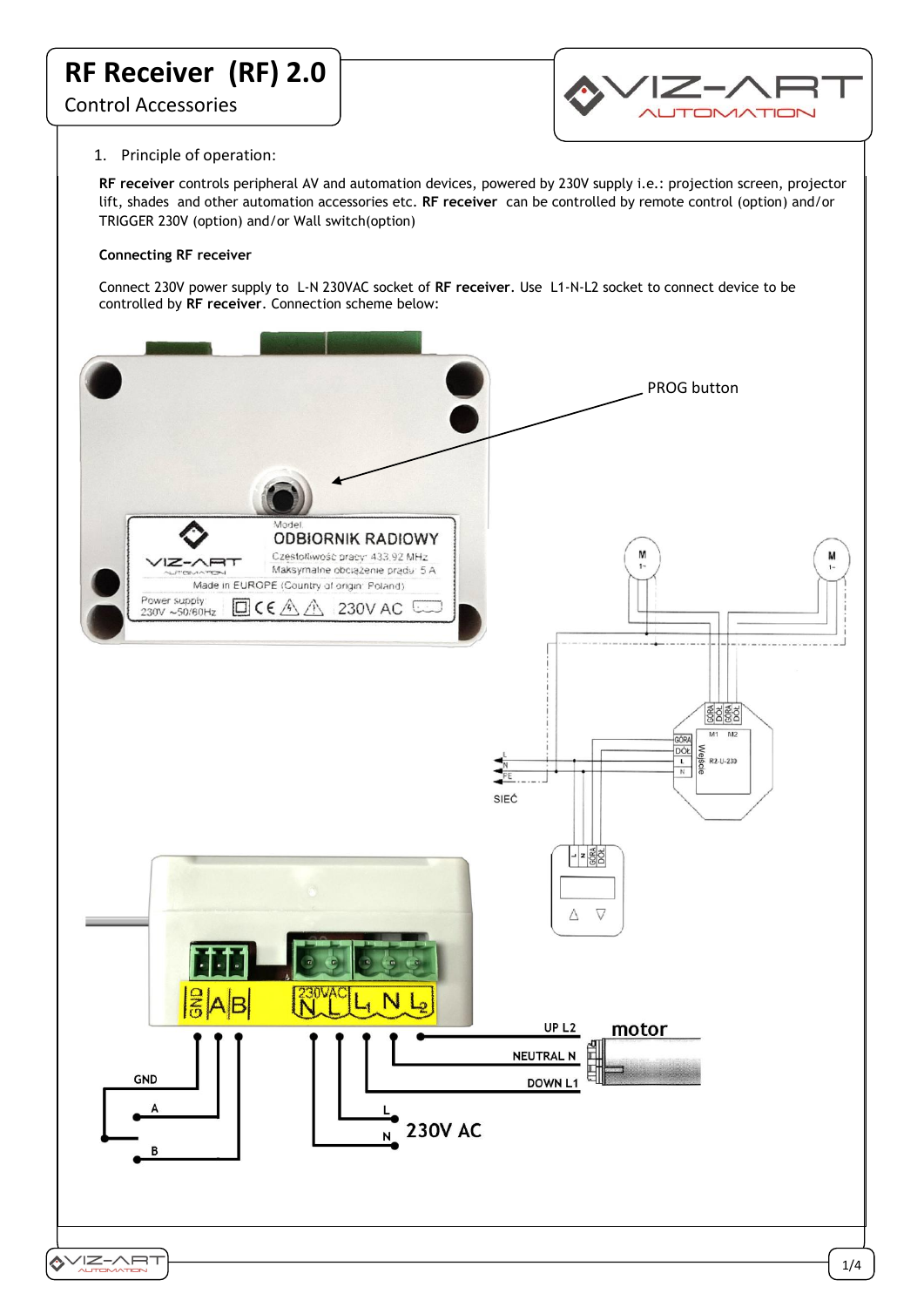**RF receiver** is programmable. Control commands can be executed immediately or with programmed delay.

## **RF receiver – pairing with VIZMOTE 1&5 remote control**

Connect 230V power supply to L-N 230VAC socket of **RF receiver**, according to connection scheme above. LED Diode will flash several times and turn off.

1) Press shortly PROG button, LED diode will flash several Times, confirming start of "programming mode". Then LED diode will light steady light waiting for pairing signal.

2) On a VIZMOTE 1&5 remote control Press shortly "UP" button 3 times. LED Diode will flash several times, confirming pairing and turn off.

#### **Pairing another remote or trigger**

**RF receiver** can store maximum 8 RF remotes/triggers 230V AC. To pair next devices follow 1-2 steps as described above.

#### **Pairing with Delay**

**RF receiver** can control device with programmed delay. It can be useful i.e. for shades to be rolled down with delay at the end of sequence "start of projection" etc.

Time Delay can be used to set the Sequence Scenario. Sequence Scenario uses several control commands i.e. "start of projection" to lower down projector lift at first, then roll down projection screen and shades at the end of scenario. It can be run in reverse mode when turned off ("end of projection").

## **Programming Delay in "A" Direction (L1)**

Press and hold PROG button in **3 flashes** of LED Diode, then release button.

After that, LED Diode start to count delay period by the flashes(1 flash = 1 second). After expected delay, Press shortly PROG button. LED Diode will flash several times, confirming stored setup and turn off.

#### **Programming Delay in "B" Direction (L2)**

Press and hold PROG button in **4 flashes** of LED Diode, then release button.

After that, LED Diode start to count delay period by the flashes(1 flash = 1 second). After expected delay, Press shortly PROG button. LED Diode will flash several times, confirming stored setup and turn off.

#### **RF receiver Memory Reset**

**- Reset of programmed DELAY in "A" and "B" direction from device memory:** Press and hold PROG button in **5 flashes** of LED Diode, then release button.

**- Reset of paired remotes/triggers from device memory:** Press and hold PROG button in **10 flashes** of LED Diode, then release button.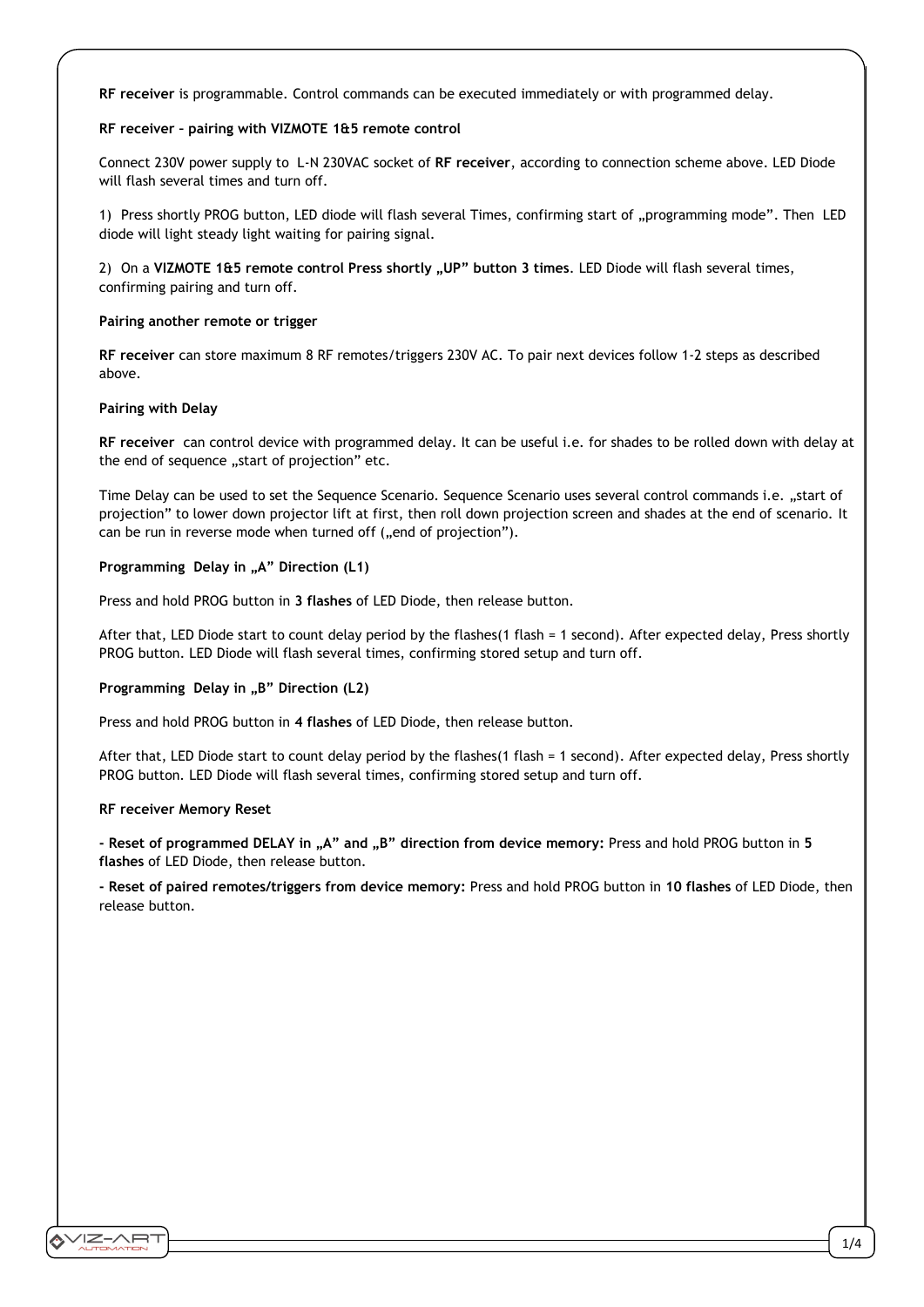